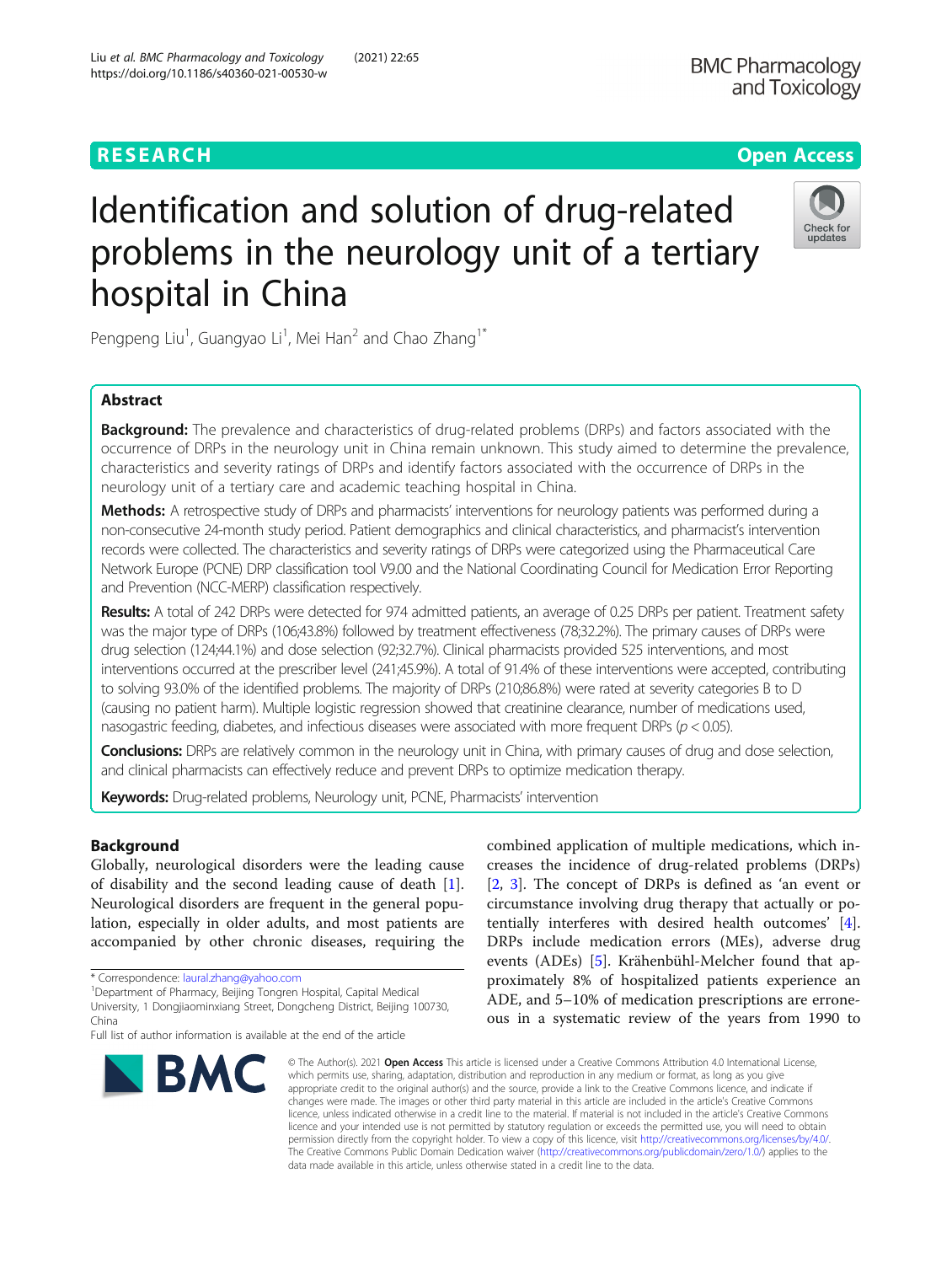2005 [[6\]](#page-7-0). DRPs occur for many reasons, for example, inappropriate combination of medications, inappropriate medication form, and medication dose too high, leading to an increase in morbidity, mortality, and medical costs  $[4–6]$  $[4–6]$  $[4–6]$  $[4–6]$ .

The prevention, identification and solution of DRPs constitutes the core of pharmaceutical care in which clinical pharmacists, together with the multi-disciplinary team (MDT), make an effort to improve therapeutic outcomes and the quality of life in patients [\[7](#page-7-0)–[9](#page-7-0)]. Clinical pharmacists are involved in the entire treatment process from the beginning of patient hospitalization including medication reconciliation, participating in clinical ward rounds, providing medication consultation and so on. By monitoring DRPs and carrying out the appropriate interventions, clinical pharmacists play an increasingly important role in improving the efficacy and safety of medication therapy [[10](#page-7-0)–[14](#page-8-0)].

Studies from different countries discovered an average of 0.29–1.45 DRPs per patient admitted into the neurology unit  $[15-18]$  $[15-18]$  $[15-18]$ . These studies further indicate that clinical pharmacists can effectively identify and resolve DRPs in patients with neurological diseases. However, the prevalence and characteristics of DRPs in patients admitted into the neurology unit in China and factors associated with the occurrence of DRPs in this population are largely unknown.

# **Methods**

# Setting and study design

This retrospective study was performed in the 21-bed neurology unit on patients hospitalized from Apr 1, 2018 to Sep 31, 2020 at the Southern District of Beijing Tongren Hospital affiliated to Capital Medical University, a 1759-bed tertiary care, teaching and researching institution. Patients admitted into the neurology unit were cared for by a MDT, including a clinical pharmacist. The clinical pharmacist had obtained clinical pharmacy training certificates from the China Ministry of Health and had 5 years of hospital practice experience.

# Data collection

Patients who required at least one overnight stay in the neurology unit were recruited during the study period. This period from Jan 1, 2020 to Jun 30, 2020 was not included in the study considering the effect of the novel coronavirus disease 2019 (COVID-19) on hospitalization rates. The clinical activities of the clinical pharmacist were: (1) reviewing medication orders to identify DRPs and proposing clinical interventions to resolve the DRPs identified, (2) visited the patients within 24-72 h of patient admission to the ward and medication reconciliation, (3) participating in daily MDT ward round and providing therapy advice to the MDT, (4) detecting and

reporting adverse drug reactions, (5) providing discharge education. All DRPs identified by clinical pharmacists were documented, categorized, and entered into a data collection sheet. The sheet included patient clinical characteristics, types and causes of DRPs, pharmacists' interventions, outcomes of interventions, and screenshots of DRPs. The following patient demographics and clinical information were collected: gender, age, smoking and drinking habits, body mass index (BMI), length of hospital stay, patient admission diagnosis, concomitant diseases, creatinine clearance, types of medications used, nasogastric feeding, number of medications used.

The identified DRPs, causes, interventions, and outcomes were categorized and characterized using the Pharmaceutical Care Network Europe (PCNE) DRP classification (version 9.00) system, which was last updated in 2019 [[4\]](#page-7-0). The PCNE DRP classification system is a validated DRP classification used in a variety of settings, and it includes five domains: problems (P), causes (C), planned interventions (I), intervention acceptance (A), and status of the DRP (O). Although one problem may have multiple causes and lead to more than one intervention, it leads to only one outcome. The severity ratings of the outcomes of DRPs were categorized using the National Coordinating Council for Medication Error Reporting and Prevention (NCC-MERP) classification [[19\]](#page-8-0). This classification comprises four categories according to ascending severity of the patient outcome: (1) circumstances or events that have the capacity to cause error (no error, subcategory A); (2) MEs occurred without posing harm to patients (subcategories B, C and D); (3) MEs caused harm to patients (subcategories E, F, G and H); (4) MEs resulted in a patient's death (subcategory I). The severity ratings of DRPs were performed by two pharmacists independently.

#### Statistical analysis

We divided the patients into DRP and non-DRP groups. A descriptive analysis was performed on the patient's demographics, clinical characteristics, identified DRPs, causes of DRPs, and types and outcomes of interventions. The Student's t-test for continuous variables was used to compare means between groups when continuous variables conformed to the homogeneity of variance and normal distribution. Otherwise, the Mann-Whitney U test was used, represented by medians and interquartile ranges (IQRs) (25-75th percentiles). Categorical variables were represented by frequencies and percentages, and between-group differences were analyzed using the Chi-square test and Fisher's exact test if necessary. Variance inflation factor (VIF) values were calculated to measure the degree of multicollinearity among the variables that were significant in the univariate analysis ( $p <$ 0.1). A VIF of > 10 was considered indicative of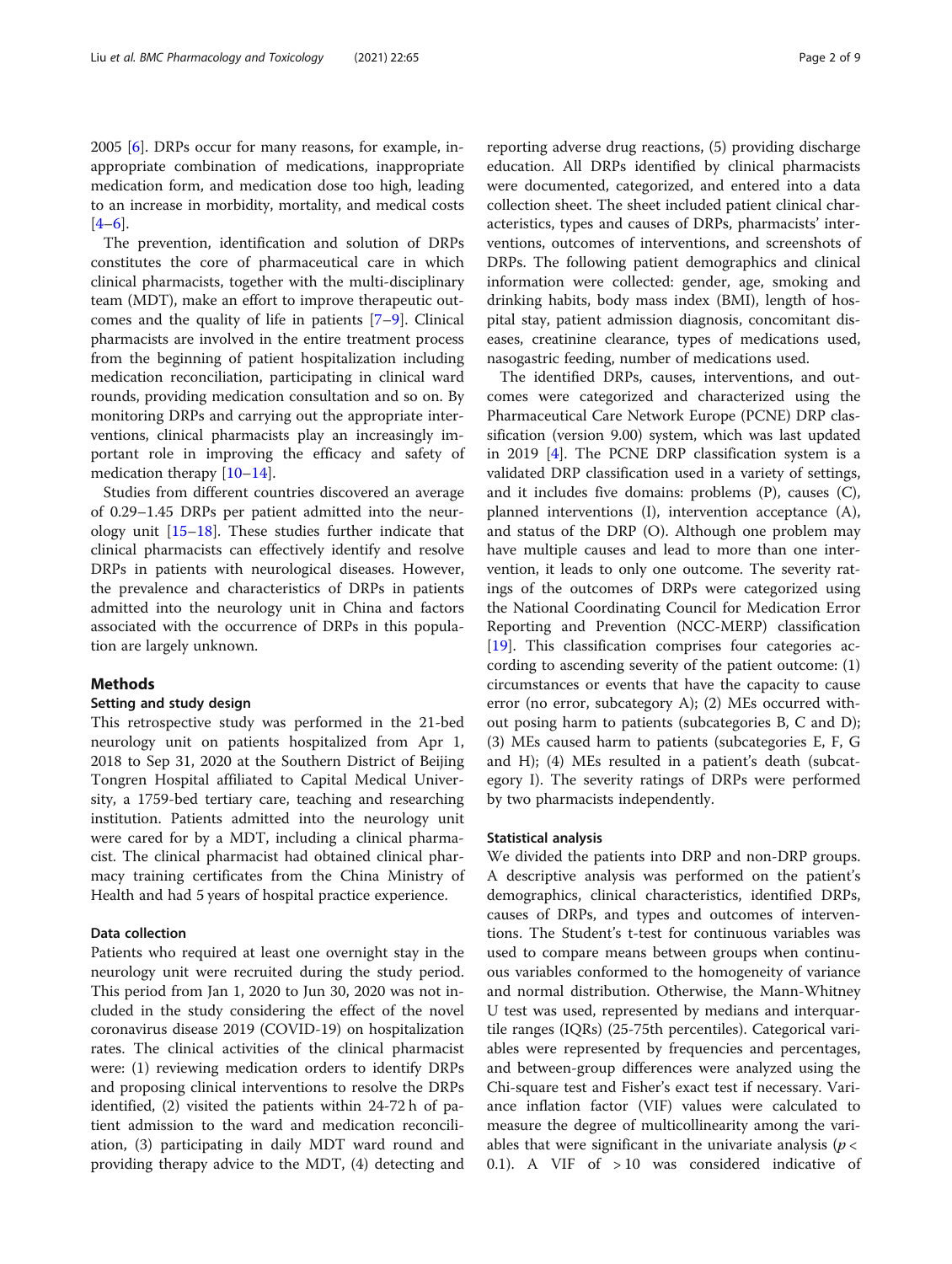multicollinearity and excluded from the logistic regression analysis. Based on the univariate analysis and VIF values, variables that were significant  $(p < 0.1)$  were included in the multiple logistic regression analysis to identify factors associated with the occurrence of DRPs. All statistical analyses were carried out using SPSS (Version 27.0).  $p$  values < 0.05 were considered statistically significant.

# Results

# Patient characteristics

During the 24-month study period, 1225 patients were admitted to the neurology unit, 251 patients of them were excluded including 154 patients with less than one night, 95 patients admitting from Jan 2020 to Jun 2020, and 2 patients with no medication therapy. A total of 974 patients were eligible, and 198 (20.3%) patients had at least one DRP requiring pharmacist interventions. The median age of the study patients was 62.0(54.0,70.0) years and 65.9% were males. According to the International Classification of Diseases 10 (ICD-10), admitted patients suffered mainly from cerebrovascular disease, disorders of the optic nerve and visual pathways, episodic and paroxysmal disorders. The most common comorbidities were hyperlipidemia (82.9%), hypertension (70.2%), diabetes (35.8%), gastrointestinal diseases (28.6%), hyperhomocysteinemia (15.8%). Tables [1](#page-3-0) and [2](#page-4-0) provide the baseline characteristics of all patients and DRP status.

# Identified drug-related problems

A total of 242 DRPs were identified, an average of 0.25 per patient (Table [3](#page-5-0)). Treatment Safety P2 was the major type of DRPs (106; 43.8%) followed by treatment effectiveness P1(78;32.2%). Within the treatment effectiveness P1 category, the effect of drug treatment not optimal P1.2 was the dominant category. Unnecessary drugtreatment P3.2 was the major category of Others P3.

#### Causes of drug-related problems identified

A total of 281 DRPs causes were identified (Table [4](#page-6-0)). Drug selection C1 was the primary cause of DRPs (124; 44.1%) followed by dose selection C3(92;32.7%). Within the dose selection C3, dosage regimen too frequent C3.4 was the dominant subcategory followed by drug dose too high C3.2. Inappropriate drug according to guidelines/formulary C1.1was the major subcategory in the drug selection domain C1.

# Pharmacists' interventions to solve the drug-related problems

A total of 525 interventions were suggested; an average of 2.2 interventions per DRP identified (Table [3\)](#page-5-0). Most interventions occurred at the prescriber level I1 (241; 45.9%) followed by at the drug level I3(238;45.3%). At the prescriber level, intervention proposed to prescriber I1.3 was the major subcategory; and instructions for use changed to … I3.4 was the major subcategory at the drug level, followed by at the drug paused or stopped I3.5. Total 480(91.4%) interventions were accepted and fully implemented by prescribers or patients, while 45(8.6%) interventions were not accepted by prescribing physicians. 225(93.0%) DRPs were totally solved, and 17(7.0%) DRPs were unresolved (Table [3](#page-5-0)). Among the not solved O3 domain, lack of cooperation of prescriber O3.2were the major causes of failed intervention outcome.

# Severity ratings of DRPs

The severity ratings of DRPs from low to high were category B (107;44.2%), category C (79;32.6%), category D (24;9.9%), category E (25;10.3%) and category F (7;2.9%). A total of 86.8% of the DRPs were rated at severity categories B to D (causing no patient harm). None of DRPs was implicated to cause death (subcategory I). Medications that caused harm mainly included antihypertensive agents, insulin, diuretics, anti-infective drugs, and nonsteroidal anti-inflammatory drugs. All-cause mortality in DRP and non-DRP groups were 0.

# Analysis of factors associated with the occurrence of **DRPs**

Patients with DRPs had a higher median age in comparison with those without DRPs ( $p < 0.005$ ). The median length of hospital stay was 14.0(11.0,15.0) days, and patients with DRPs had a longer duration of hospital stay, but no statistically significant difference  $(p = 0.063)$  $(Table 1)$  $(Table 1)$ .

More DRPs were identified in patients with cerebrovascular disease, hypertension, diabetes, infectious diseases, and atrial fibrillation. Patients with DRPs also exhibited a lower median creatinine clearance than patients without DRPs  $p < 0.05$ ) (Table [1](#page-3-0)). The top 5 medication classes were antihyperlipidemic agents (86.4%), Traditional Chinese Medicine (85.2%), antiplatelet agents (81.9%), antihypertensive agents (71.0%) and digestive system medications (46.2%). Patients with DRPs exhibited greater use of antihypertensive agents, antidiabetic agents, anti-infective medications, anticoagulants, electrolytes, respiratory medications, and liver protective medications than patients without DRPs (Table [2\)](#page-4-0). More patients with DRPs were placed on nasogastric feeding than patients without DRPs  $(17(8.6%)$  vs  $13(1.7%), p <$ 0.0001). Of these nasogastric feeding in patients with DRPs, 13 DRPs involved inappropriate drug forms mainly included enteric coated, sustained, and controlled release dosage forms such as aspirin enteric-coated tablet, nifedipine controlled-release tablet. Patients with DRPs took a greater number of medications than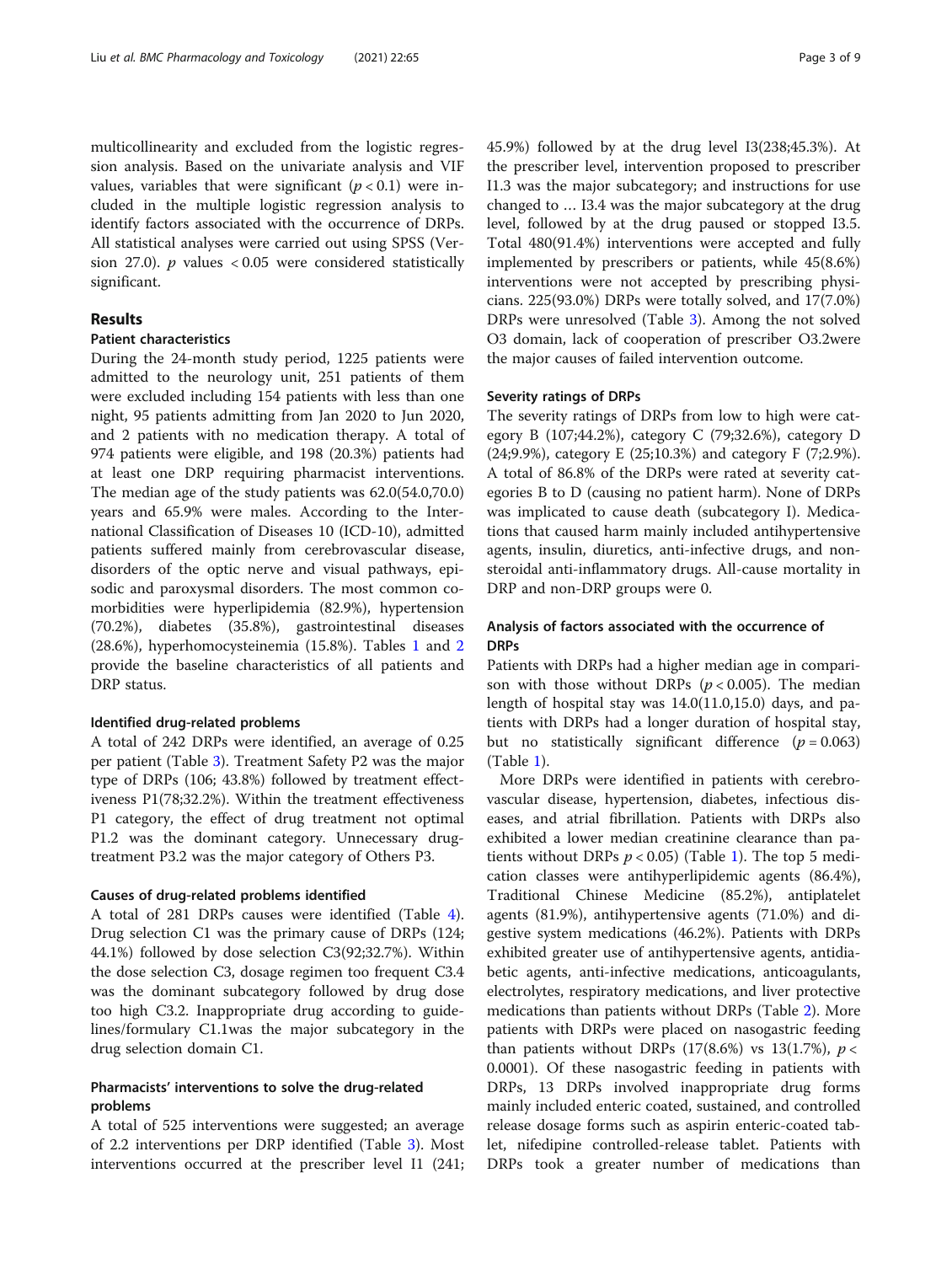<span id="page-3-0"></span>

| Table 1 Patient demographic and disease characteristics |  |
|---------------------------------------------------------|--|
|---------------------------------------------------------|--|

| Number                                                                  | <b>Total</b><br>974 (100%) |                  | With DRP 198 (20.3%) Without DRP 776 (79.7%) |
|-------------------------------------------------------------------------|----------------------------|------------------|----------------------------------------------|
| Characteristics                                                         |                            |                  |                                              |
| Sex, male                                                               | 642 (65.9)                 | 134 (67.7)       | 508 (65.5)                                   |
| Age                                                                     | 62.0 (54.0,70.0)           | 64.0 (55.0,73.0) | 62.0 (53.0,69.0) **                          |
| Smoke, currently                                                        | 353 (36.2)                 | 82 (41.4)        | 271 (34.9)                                   |
| Alcohol, currently                                                      | 297 (30.5)                 | 58 (29.3)        | 239 (30.8)                                   |
| Body mass index (kg/m2)                                                 | 25.2 (23.1,27.5)           | 25.4 (23.5,26.9) | 25.2 (23.0,27.6)                             |
| Length of hospital stay, days                                           | 14.0 (11.0,15.0)           | 14.0 (11.0,15.0) | 13.0 (11.0,15.0)                             |
| Admission diagnosis                                                     |                            |                  |                                              |
| Cerebrovascular diseases <sup>a</sup>                                   | 704 (72.3)                 | 156 (78.8)       | 548 (70.6) *                                 |
| Episodic and paroxysmal disorders b                                     | 64 (6.6)                   | 11(5.6)          | 53 (6.8)                                     |
| Disorders of the optic nerve and visual pathways <sup>c</sup>           | 65(6.7)                    | 8(4.0)           | 57(7.3)                                      |
| Demyelinating diseases of the central nervous system <sup>d</sup>       | 21(2.2)                    | 4(2.0)           | 17(2.2)                                      |
| Paralytic strabismus <sup>e</sup>                                       | 22(2.3)                    | 3(1.5)           | 19(2.4)                                      |
| Nerve, nerve root, and plexus disorders f                               | 10(1.0)                    | 3(1.5)           | 7(0.9)                                       |
| Parkinson disease                                                       | 5(0.5)                     | 2(1.0)           | 3(0.4)                                       |
| Myasthenia gravis                                                       | 21(2.2)                    | 1(0.5)           | 20(2.6)                                      |
| Inflammatory diseases of the central nervous system <sup>9</sup>        | 10(1.0)                    | 2(1.0)           | 8(1.0)                                       |
| Polyneuropathies and other disorders of the peripheral nervous system h | 7(0.7)                     | 1(0.5)           | 6(0.8)                                       |
| Others                                                                  | 32(3.3)                    | 7(3.5)           | 25(3.2)                                      |
| Concomitant diseases                                                    |                            |                  |                                              |
| Hyperlipidemia                                                          | 807 (82.9)                 | 168 (84.8)       | 639 (82.3)                                   |
| Hypertension                                                            | 684 (70.2)                 | 156 (78.8)       | 528 (68.0) **                                |
| Diabetes                                                                | 349 (35.8)                 | 99 (50.0)        | 250 (32.2) ***                               |
| Digestive system diseases                                               | 279 (28.6)                 | 67 (33.8)        | 212 (27.3)                                   |
| Hyperhomocysteinemia (HCY)                                              | 154 (15.8)                 | 38 (19.2)        | 116 (14.9)                                   |
| Liver dysfunction                                                       | 128(13.1)                  | 34 (17.2)        | 94 (12.1)                                    |
| Coronary heart disease                                                  | 127 (13.0)                 | 25 (12.6)        | 102(13.1)                                    |
| Sleep disorder                                                          | 107(11.0)                  | 26 (13.1)        | 81 (10.4)                                    |
| Creatinine clearance (ml/min)                                           | 101.7 (80.3127.9)          | 94.6 (74.9121.4) | 103.3 (80.8129.1) *                          |
| Respiratory diseases                                                    | 87 (8.9)                   | 19 (9.6)         | 68 (8.8)                                     |
| Infectious diseases                                                     | 74 (7.6)                   | 36 (18.2)        | 38 (4.9) ***                                 |
| Hyperuricemia/gout                                                      | 70 (7.2)                   | 19 (9.6)         | 51 (6.6)                                     |
| Benign prostatic hyperplasia (BPH)                                      | 70 (7.2)                   | 17 (8.6)         | 53 (6.8)                                     |
| Peripheral neuropathy                                                   | 68 (7.0)                   | 13(6.6)          | 55 $(7.1)$                                   |
| Anxiety-depressive state                                                | 41(4.2)                    | 10(5.1)          | 31(4.0)                                      |
| Deep venous thrombosis (DVT)                                            | 37(3.8)                    | 12(6.1)          | 25(3.2)                                      |
| Atrial fibrillation                                                     | 26 (2.7)                   | 13(6.6)          | $13(1.7)$ ***                                |

 $*p < 0.05; ** p < 0.005; ** p < 0.0001$ 

<sup>a</sup>Cerebral infarction, cerebral ischemia, cerebral haemorrhage; <sup>b</sup> Transient ischemic attack, epilepsy, migraine; <sup>c</sup> Anterior ischemic optic neuropathy, optic neuritis; <sup>d</sup> Multiple sclerosis, neuromyelitis optica spectrum disease; e Abducens nerve paralysis; f Diabetic mononeuropathy, trigeminal paralysis; <sup>9</sup> Purulent meningoencephalitis, nonspecific cavernous sinusitis;  $^{\text{h}}$  Ischemic peripheral neuropathy, Guillain-Barre syndrome

patients without DRPs (13.5 (11.0,17.0) vs 11.0(9.0,14.0),  $p < 0.0001$ ).

Before proceeding to multiple logistic regression analysis, 16 variables  $(p < 0.1)$  in the univariate analysis (including age, smoke, creatinine clearance, number of medications used, nasogastric feeding, diabetes, cerebrovascular diseases, hypertension and so on) were assessed for multicollinearity. The results showed that all VIF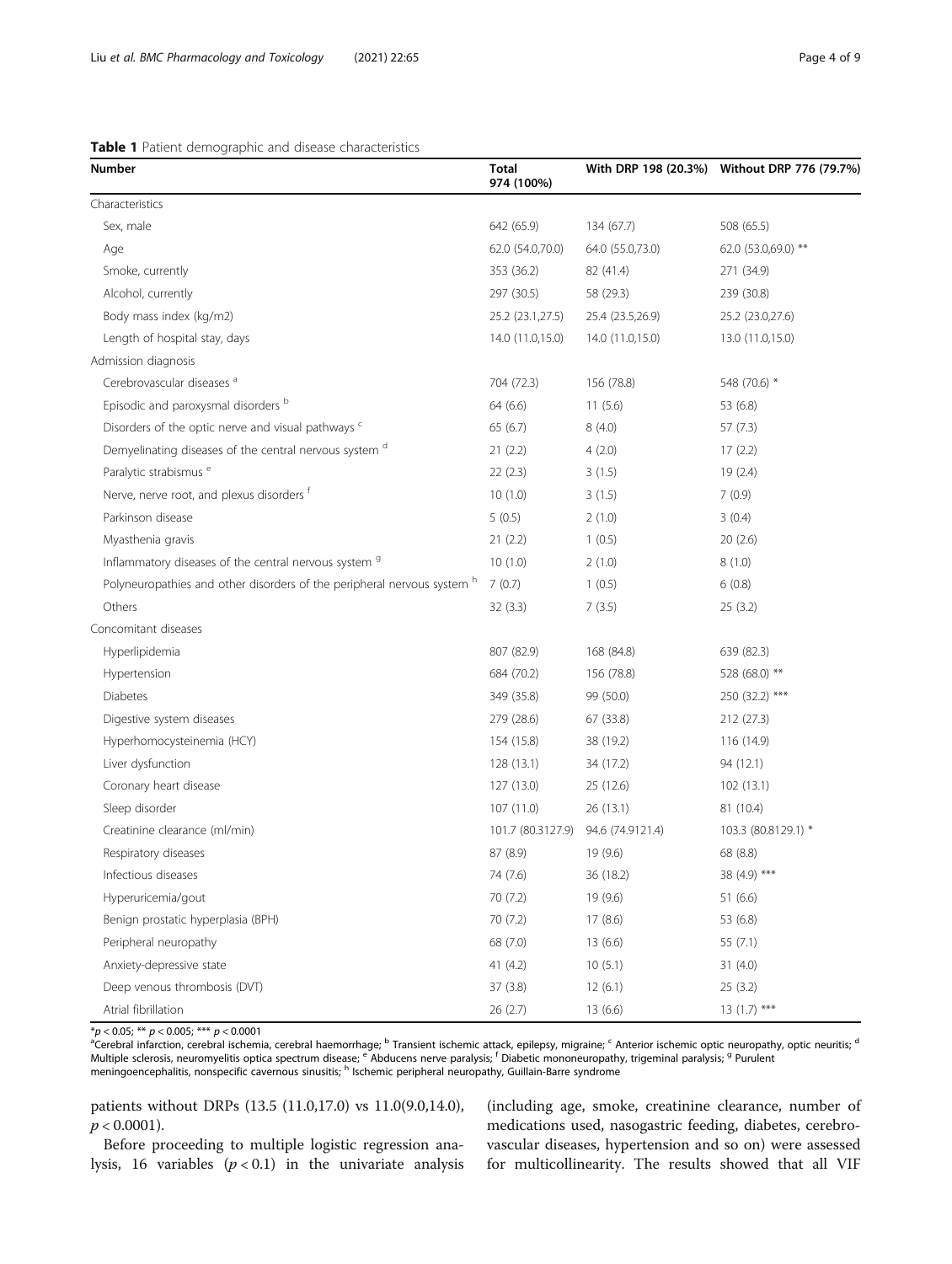| <b>Number</b>                      | <b>Total</b><br>974 (100%) | With DRP 198 (20.3%) | Without DRP 776 (79.7%) |
|------------------------------------|----------------------------|----------------------|-------------------------|
| Medication                         |                            |                      |                         |
| Antiplatelet agents                | 798 (81.9)                 | 171 (86.4)           | 627 (80.8)              |
| Anticoagulants                     | 44 (4.5)                   | 18(9.1)              | $26(3.4)$ **            |
| Antihyperlipidemic agents          | 842 (86.4)                 | 177 (89.4)           | 665 (85.7)              |
| Antihypertensive agents            | 692 (71.0)                 | 165 (83.3)           | 527 (67.9) ***          |
| Antidiabetic agents                | 318 (32.6)                 | 90(45.5)             | 228 (29.4) ***          |
| Glucocorticoids                    | 96 (9.9)                   | 17(8.6)              | 79 (10.2)               |
| Antiepileptic medications          | 10(1.0)                    | 2(1.0)               | 8(1.0)                  |
| Vitamins                           | 258 (26.5)                 | 47 (23.7)            | 211 (27.2)              |
| Treatment of prostatic hyperplasia | 35(3.6)                    | 8(4.0)               | 27(3.5)                 |
| Digestive system medications       | 450 (46.2)                 | 103 (52.0)           | 347 (44.7)              |
| Electrolytes                       | 192 (19.7)                 | 49 (24.7)            | 143 (18.4) *            |
| TCM medications                    | 830 (85.2)                 | 173 (87.4)           | 657 (84.7)              |
| Respiratory medications            | 93 (9.5)                   | 29 (14.6)            | 64 $(8.2)$ *            |
| Antianxiety or Antidepressant      | 39(4.0)                    | 10(5.1)              | 29(3.7)                 |
| Sedative hypnotics                 | 108(11.1)                  | 26(13.1)             | 82 (10.6)               |
| Anti-infective medications         | 93 (9.5)                   | 37 (18.7)            | 56 $(7.2)$ ***          |
| Liver protective medications       | 113(11.6)                  | 31(15.7)             | 82 (10.6) *             |
| Others                             | 59(6.1)                    | 10(5.1)              | 49 (6.3)                |

<span id="page-4-0"></span>Table 2 Baseline medication class in patients

 $**p* < 0.05; ** *p* < 0.005; *** *p* < 0.0001$ 

Abbreviation: TCM traditional Chinese medicine

values were less than 10, indicating the absence of multicollinearity. In multiple logistic regression analysis, factors of creatinine clearance, number of medications used, nasogastric feeding, diabetes, infectious diseases associated with more frequent DRPs ( $p < 0.05$  $p < 0.05$ ) (Table 5).

## **Discussion**

This is the first retrospective study conducted in China to categorically evaluate DRPs using PCNE classification, and to identify factors associated with the occurrence of DRPs in the neurology unit of a tertiary care and academic teaching hospital in China. DRPs were relatively common in the neurology unit, an average of 0.25 per patient. This number was close to that in two studies, 0.39 from one study conducted in the neurology ward in Switzerland by pharmacists [[18\]](#page-8-0), and 0.29 from the other study done in the inpatient ward and intensive care unit of the department of neurology in Egypt [[16](#page-8-0)]. However, the average number of DRPs per patient in this study was lower than the following two studies: (1) the Brazilian study (1.26 DRPs per patient) using the trigger DRP classification  $[15]$  $[15]$ , (2) the Iran research (1.37 DRPs per patient) using the modified PCNE DRP classification V5.01 [[17\]](#page-8-0). These studies showed a significantly different mean number of DRPs per patient in different hospitals. Study population size and setting, characteristics of the patient population, study duration, definition of DRPs, types of classification systems, patterns of medication use, and differences of clinical guidelines may contribute to the variations of DRPs prevalence among studies [[20](#page-8-0)–[22\]](#page-8-0).

Multiple logistic regression showed that creatinine clearance, number of medications used, nasogastric feeding, diabetes, and infectious diseases were factors associated with DRPs. The findings that age and length of hospital stay were not factors predicting the occurrence of DRPs in our analysis were different from previous studies [\[15,](#page-8-0) [16,](#page-8-0) [23\]](#page-8-0). It was worth noting that whether patients were fed through nasogastric feeding was an important factor associated with DRPs. Since a significant proportion of patients admitted to the neurology unit may require nasogastric feeding, the use of modifiedrelease medication products can be problematic [\[24](#page-8-0)]. Modified-release drug products such as nifedipine controlled-release tablets, felodipine sustained-release tablets, and aspirin enteric-coated tablets when crushed may alter the release profile and location, which may affect its effectiveness and safety. However, because the doctors lacked knowledge on differences of various types of dosage forms, patients that were fed through nasogastric feeding were more likely to have DRPs [\[21](#page-8-0)].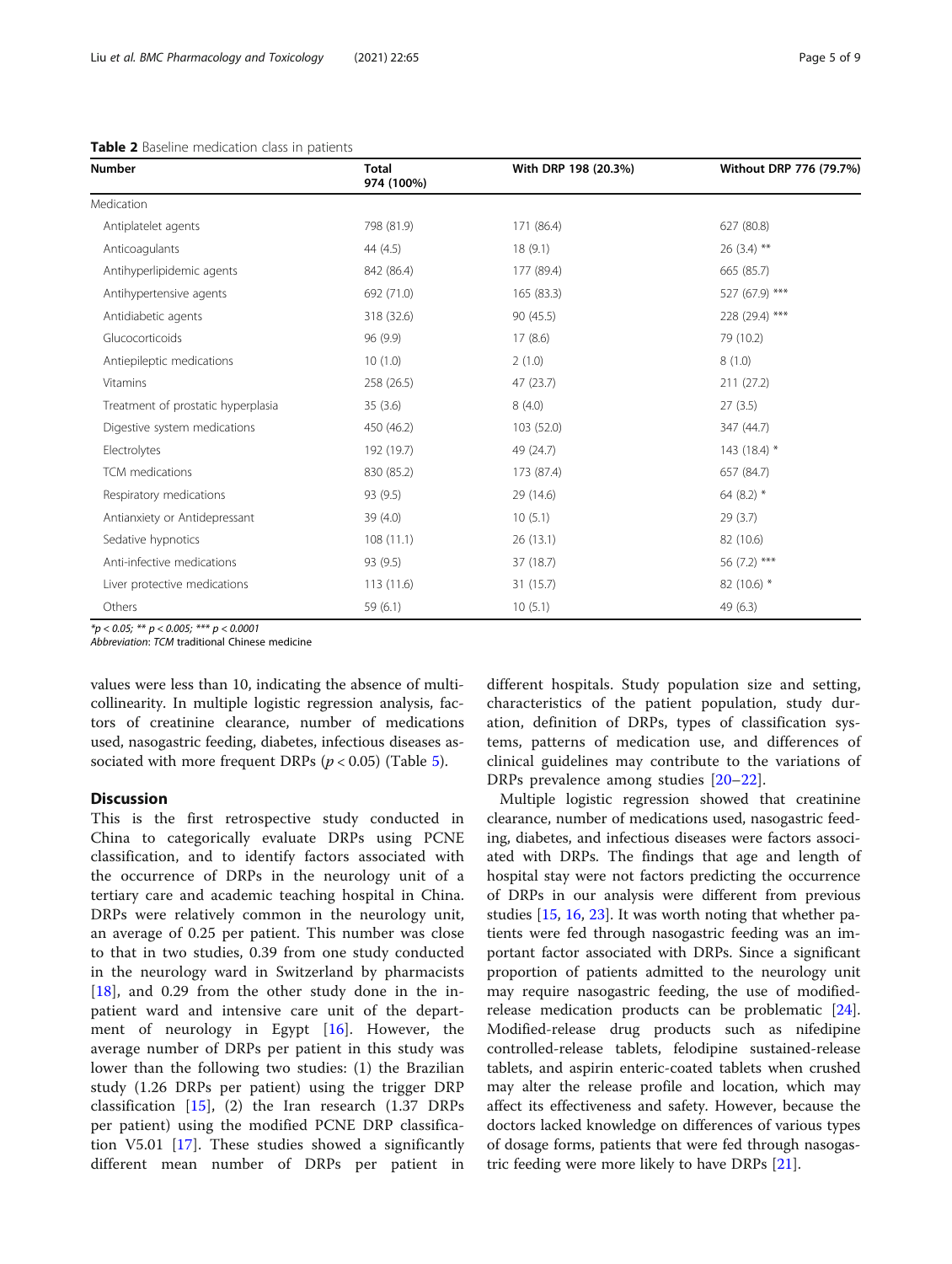| Primary domain                                             | <b>Number</b>  | Frequency (%) |
|------------------------------------------------------------|----------------|---------------|
| Types of drug-related problems                             |                |               |
| Treatment effectiveness P1                                 |                |               |
| No effect of drug treatment P1.1                           | 3              | 1.24          |
| Effect of drug treatment not optimal P1.2                  | 58             | 24.0          |
| Untreated symptoms or indication P1.3                      | 17             | 7.02          |
| Treatment Safety P2                                        |                |               |
| Adverse drug event (possibly) occurring P2.1               | 106            | 43.8          |
| Others P3                                                  |                |               |
| Problem with the cost-effectiveness of the treatment P3.1  | 2              | 0.83          |
| Unnecessary drug-treatment P3.2                            | 56             | 23.1          |
| Pharmacists' interventions                                 |                |               |
| At prescriber level I1                                     |                |               |
| Prescriber informed only I1.1                              | $\mathbf{1}$   | 0.2           |
| Prescriber asked for information 11.2                      | 13             | 2.5           |
| Intervention proposed to prescriber I1.3                   | 199            | 37.9          |
| Intervention discussed with prescriber I1.4                | 28             | 5.3           |
| At patient level I2                                        |                |               |
| Spoken to family member/caregiver I2.4                     | 19             | 3.6           |
| At drug level I3                                           |                |               |
| Drug changed to  I3.1                                      | 43             | 8.2           |
| Dosage changed to  I3.2                                    | 42             | 8             |
| Formulation changed to  I3.3                               | 6              | 1.1           |
| Instructions for use changed to  I3.4                      | 69             | 13.1          |
| Drug paused or stopped I3.5                                | 59             | 11.2          |
| Drug started I3.6                                          | 42             | 8             |
| Other intervention or activity I4                          |                |               |
| Side effect reported to authorities I4.2                   | $\overline{4}$ | 0.8           |
| Outcomes of interventions                                  |                |               |
| Not known O0                                               |                |               |
| Problem status unknown O0.1                                | 0              | $\mathbb O$   |
| Solved O1                                                  |                |               |
| Problem totally solved O1.1                                | 225            | 93.0          |
| Partially solved O2                                        |                |               |
| Problem partially solved O2.1                              | 0              | 0             |
| Not solved O3                                              |                |               |
| Problem not solved, lack of cooperation of patient O3.1    | 2              | 0.8           |
| Problem not solved, lack of cooperation of prescriber O3.2 | 15             | 6.2           |
| Problem not solved, intervention not effective O3.3        | 0              | 0             |
| No need or possibility to solve problem O3.4               | 0              | 0             |

<span id="page-5-0"></span>Table 3 Types of drug-related problems and pharmacists' interventions and outcomes according to the Pharmaceutical Care Network Europe DRP classification tool V9.00

Abbreviations: P problem, I intervention, O outcome

In our study, treatment safety was the major type of DRPs. The result was different compared to the Brazilian and Egypt study, where the untreated condition was the

major type of DRP identified. The result indicates the unique role that clinical pharmacists in China play in ensuring the safe use of medications for patients in the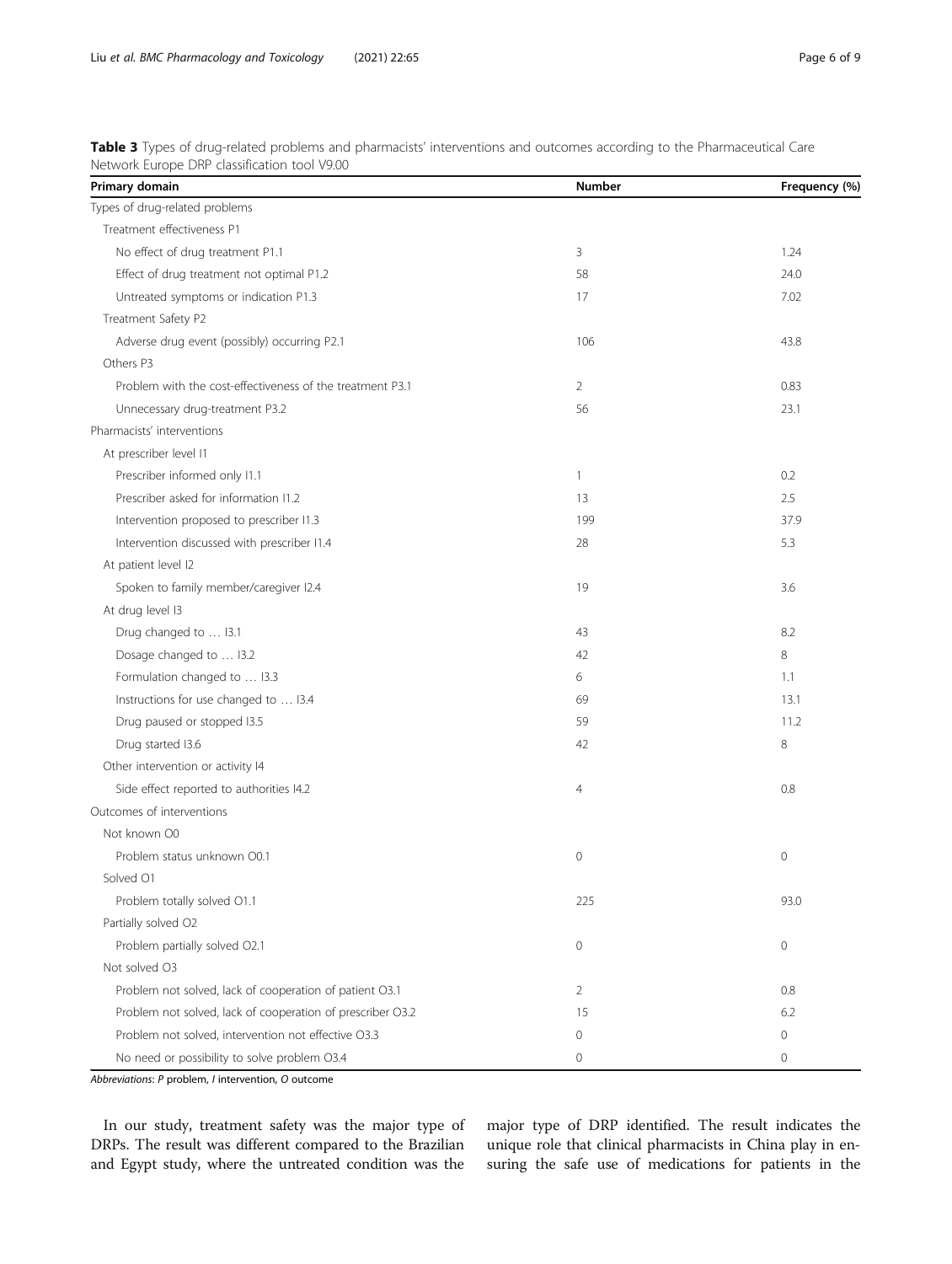<span id="page-6-0"></span>

| Primary domain              | Cause of the problem                                                                                          | Total number = 281 (100.0%) |
|-----------------------------|---------------------------------------------------------------------------------------------------------------|-----------------------------|
| Drug selection C1           | Inappropriate drug according to guidelines/formulary C1.1                                                     | 33 (11.7)                   |
|                             | Inappropriate drug (within guidelines but otherwise<br>contraindicated) C1.2                                  | 16(5.7)                     |
|                             | No indication for drug C1.3                                                                                   | 7(2.5)                      |
|                             | Inappropriate combination of drugs, or drugs and herbal<br>medications, or drugs and dietary supplements C1.4 | 15(5.3)                     |
|                             | Inappropriate duplication of therapeutic group or active<br>ingredient C1.5                                   | 14(5.0)                     |
|                             | No or incomplete drug treatment in spite of existing<br>indication C1.6                                       | 25(8.9)                     |
|                             | Too many drugs prescribed for indication C1.7                                                                 | 14(5.0)                     |
| Drug form C2                | Inappropriate drug form (for this patient) C2.1                                                               | 13(4.6)                     |
| Dose selection C3           | Drug dose too low C3.1                                                                                        | 8(2.8)                      |
|                             | Drug dose too high C3.2                                                                                       | 33 (11.7)                   |
|                             | Dosage regimen not frequent enough C3.3                                                                       | 7(2.5)                      |
|                             | Dosage regimen too frequent C3.4                                                                              | 37 (13.2)                   |
|                             | Dose timing instructions wrong, unclear or missing C3.5                                                       | 25(8.9)                     |
| Treatment duration C4       | Duration of treatment too short C4.1                                                                          | 1(0.4)                      |
|                             | Duration of treatment too long C4.2                                                                           | 1(0.4)                      |
| Drug use process C6         | Inappropriate timing of administration and/or dosing<br>intervals C6.1                                        | 1(0.4)                      |
| Patient related C7          | Patient uses/takes more drug than prescribed C7.2                                                             | 1(0.4)                      |
|                             | Inappropriate timing or dosing intervals C7.7                                                                 | 13(4.6)                     |
|                             | Patient administers/uses the drug in a wrong way C7.8                                                         | 1(0.4)                      |
|                             | Patient unable to use drug/form as directed C7.9                                                              | 1(0.4)                      |
| Patient transfer related C8 | No medication reconciliation at patient transfer C8.1                                                         | 2(0.7)                      |
|                             | No updated medication list available C8.2                                                                     | 1(0.4)                      |
|                             | Discharge/transfer information about medication incomplete<br>or missing C8.3                                 | 2(0.7)                      |
|                             | Patient has not received necessary medication at discharge<br>from hospital or clinic C8.5                    | 1(0.4)                      |
| Other C9                    | Other cause; specify C9.2                                                                                     | 9(3.2)                      |

Abbreviations: C cause

neurology unit. Drug selection and dose selection accounted for approximately 80% of the causes of the DRPs in our study. Inappropriate drugs according to guidelines/formulary was the major subcategory in the drug selection domain. For example, ischemic stroke patients took clopidogrel bisulfate tablets in combination with omeprazole sodium enteric-coated tablets leading to a decrease in the efficacy of clopidogrel. Hypertensive patients with hyperuricemia were treated with hydrochlorothiazide. This demonstrates that clinical pharmacists play an influential role in optimizing medication therapy in the MDT. Within the dose selection, dosage regimen too frequent was the dominant subcategoryfollowed by drug dose too high. Many medications require dose adjustments for patients with old age and kidney or liver function impairment. This indicates the importance of clinical pharmacists to conduct prospective prescription reviews to ensure correct dosage and frequency of medication.

In our study, 525 interventions were suggested by the clinical pharmacist with a mean of 2.2 interventions per DRP, and interventions were highly accepted (91.4%). Previous studies showed a significantly different acceptance rate varying from 41.91 to 90.9% [[15](#page-8-0)–[18](#page-8-0), [25](#page-8-0)]. The highest rate of acceptance so far demonstrates that pharmacist interventions were highly useful for physicians and a sufficient relationship of trust between physicians and pharmacists. The fact that 86.8% of DRPs were rated at severity categories B to D (causing no patient harm) further proves the importance of clinical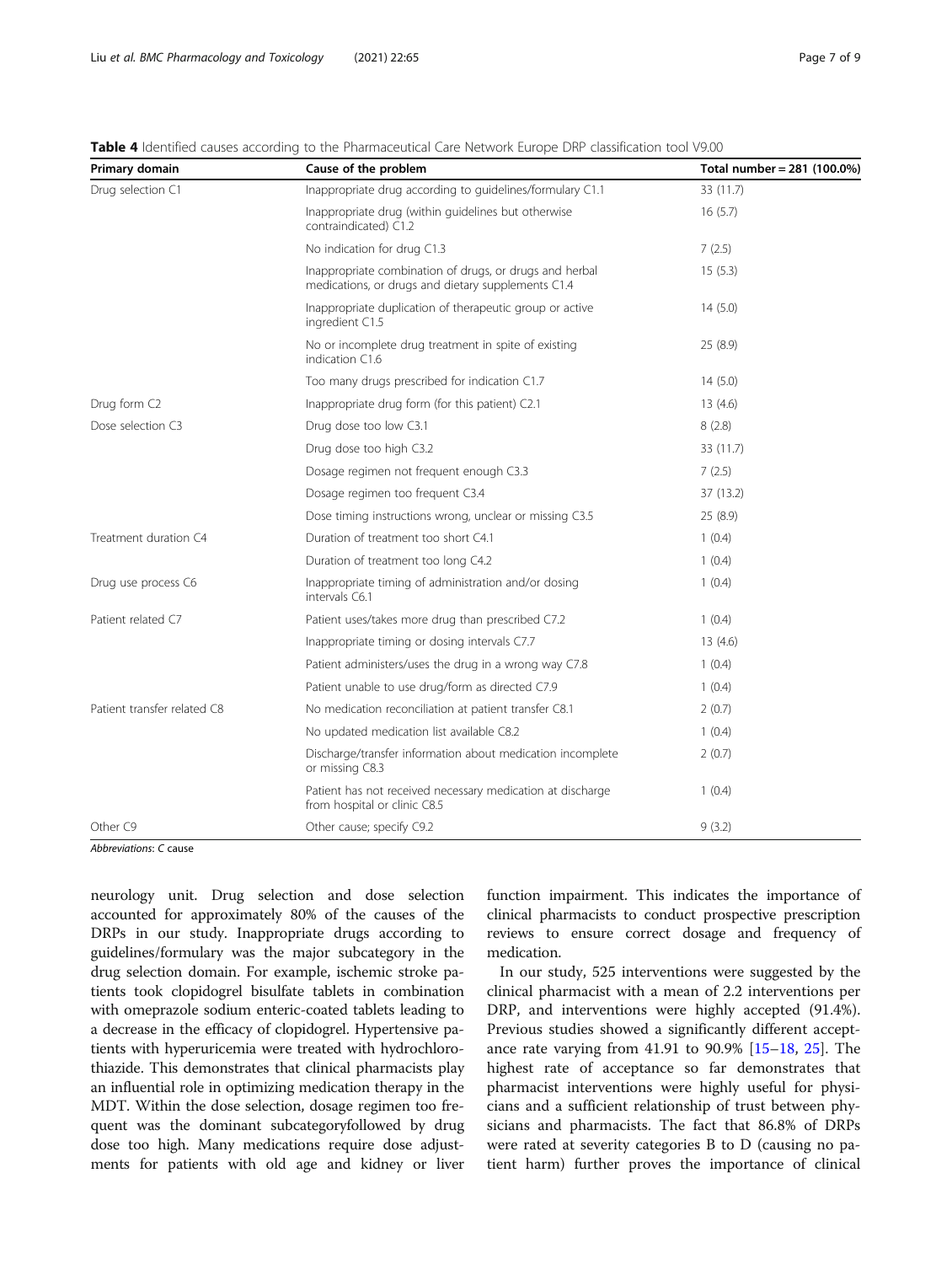<span id="page-7-0"></span>

|  | Table 5 Multiple logistic regression analysis of factors |  |  |
|--|----------------------------------------------------------|--|--|
|  | associated with the occurrence of DRPs                   |  |  |

| <b>Factors</b>             | Adjusted OR (95% CI)      | p value |
|----------------------------|---------------------------|---------|
| Age                        | 1.000 (0.982-1.019)       | 0.997   |
| Sex                        | 1.423 (0.892-2.270)       | 0.138   |
| Smoke, currently           | 1.098 (0.706-1.709)       | 0.678   |
| Creatinine clearance       | $0.993(0.986 - 0.999)$    | 0.030   |
| Number of medications used | 1.082 (1.025-1.141)       | 0.004   |
| Nasogastric feeding        | 3.882 (1.033-14.587)      | 0.045   |
| <b>Diabetes</b>            | 1.835 (1.227-2.744)       | 0.003   |
| Cerebrovascular diseases   | $0.829(0.520 - 1.320)$    | 0.429   |
| Hypertension               | 1.329 (0.834-2.120)       | 0.232   |
| Infectious diseases        | 3.772 (1.822-7.808)       | < 0.001 |
| Atrial fibrillation        | 1.566 (0.452-5.424)       | 0.479   |
| Anticoagulants             | 1.181 (0.454-3.070)       | 0.734   |
| Respiratory medications    | $0.502$ $(0.220 - 1.144)$ | 0.101   |
| Length of hospital stay    | $0.972(0.924 - 1.024)$    | 0.286   |
| Liver dysfunction          | 1.321 (0.763-2.286)       | 0.320   |
| Electrolytes               | 1.399 (0.849-2.305)       | 0.187   |

pharmacists in preventing medication errors and ensuring medication safety.

Our study has the following limitations: (1) this was a single-center study and patient populations admitted into the neurology unit could not include all neurologic diseases due to specializations of the department, so our findings may not be generalizable to other hospitals and neurology units in China, and (2) medication review was performed by one clinical pharmacist, and (3) our study did not assess the relationship between patients' longterm outcomes and the resolution of DRPs.

# Conclusion

This study indicates that the prevalence of DRPs is relatively common in Chinese neurology patients. Treatment safety is the major type of DRPs. Improving clinical pharmacy services in neurology unit could contribute to rational medication use and ensure patient safety.

#### Acknowledgements

Not applicable.

#### Authors' contributions

Study concept and design (Pengpeng Liu, Guangyao Li), Acquisition, analysis and interpretation of data (Pengpeng Liu, Guangyao Li, Mei Han), and drafting the manuscript and the final approval of the version to be published (Pengpeng Liu, Guangyao Li, Mei Han,Chao Zhang). All authors read and approved the final manuscript.

# Funding

None.

#### Availability of data and materials

The data used to support the findings of this study are included within the article. If further information is required, the authors will furnish the additional supporting data.

#### Declarations

#### Ethics approval and consent to participate

This study was approved by the Beijing Tongren Hospital Ethics Committee (NO. TRECKY2020–161). Patients were exempt from informed consent.

# Consent for publication

Not applicable.

#### Competing interests

All authors declare no conflict of interest.

#### Author details

<sup>1</sup>Department of Pharmacy, Beijing Tongren Hospital, Capital Medical University, 1 Dongjiaominxiang Street, Dongcheng District, Beijing 100730, China. <sup>2</sup> Evidence-Based Medicine Center, Beijing University of Chinese Medicine, Beijing, China.

# Received: 19 June 2021 Accepted: 5 October 2021 Published online: 26 October 2021

#### References

- 1. GBD 2016 Neurology Collaborators. Global, regional, and national burden of neurological disorders, 1990–2016: a systematic analysis for the Global Burden of Disease Study 2016. Lancet Neurol. 2019;18(5):459–80.
- 2. Dumurgier J, Tzourio C. Epidemiology of neurological diseases in older adults. Rev Neurol (Paris). 2020;176(9):642–8. [https://doi.org/10.1016/j.](https://doi.org/10.1016/j.neurol.2020.01.356) [neurol.2020.01.356](https://doi.org/10.1016/j.neurol.2020.01.356).
- 3. Michaels AD, Spinler SA, Leeper B, Ohman EM, Alexander KP, Newby LK, et al. Medication errors in acute cardiovascular and stroke patients: a scientific statement from the American Heart Association. Circulation. 2010; 121(14):1664–82. <https://doi.org/10.1161/CIR.0b013e3181d4b43e>.
- 4. Pharmaceutical Care Network Europe (PCNE). The PCNE classification V9.00. [http://www.pcne.org/upload/files/230\\_PCNE\\_classification\\_V9-00.pdf](http://www.pcne.org/upload/files/230_PCNE_classification_V9-00.pdf) (2019). Accessed 16 Aug 2020.
- 5. Kaufmann CP, Stämpfli D, Hersberger KE, et al. Determination of risk factors for drug-related problems: a multidisciplinary triangulation process. BMJ Open. 2015;53(3):e006376. <https://doi.org/10.1136/bmjopen-2014-006376>.
- 6. Krähenbühl-Melcher A, Schlienger R, Lampert M, et al. Drug-related problems in hospitals: a review of the recent literature. Drug Saf. 2007;30(5): 379–407. [https://doi.org/10.2165/00002018-200730050-00003.](https://doi.org/10.2165/00002018-200730050-00003)
- 7. Zhu YL, Liu C, Zhang Y, Shi Q, Kong Y, Wang M, et al. Identification and resolution of drug-related problems in a tertiary hospital respiratory unit in China. Int J Clin Pharm. 2019;41(6):1570–7. [https://doi.org/10.1007/s11096-01](https://doi.org/10.1007/s11096-019-00922-3) [9-00922-3.](https://doi.org/10.1007/s11096-019-00922-3)
- 8. Basger BJ, Moles RJ, Chen TF. Application of drug-related problem (DRP) classification systems: a review of the literature. Eur J Clin Pharmacol. 2014; 70(7):799–815. <https://doi.org/10.1007/s00228-014-1686-x>.
- Wang X, Yang J, Yu X, Wang Z, Wang H, Liu L. Characterization of drugrelated problems and associated factors in ambulatory patients in China. J Clin Pharm Ther. 2020;45(5):1058–65. <https://doi.org/10.1111/jcpt.13161>.
- 10. Reinau D, Furrer C, Stämpfli D, Bornand D, Meier CR. Evaluation of drugrelated problems and subsequent clinical pharmacists' interventions at a Swiss university hospital. J Clin Pharm Ther. 2019;44(6):924–31. [https://doi.](https://doi.org/10.1111/jcpt.13017) [org/10.1111/jcpt.13017.](https://doi.org/10.1111/jcpt.13017)
- 11. Saldanha V, Martins RR, Lima SIVC, et al. Incidence, types and acceptability of pharmaceutical interventions about drug related problems in a general hospital: an open prospective cohort. BMJ Open. 2020;10(4):e035848. <https://doi.org/10.1136/bmjopen-2019-035848>.
- 12. Zhang C, Zhang LL, Huang L, Luo R, Wen J. Clinical pharmacists on medical Care of Pediatric Inpatients: a single-center randomized controlled trial. PLoS One. 2012;7(1):e30856. <https://doi.org/10.1371/journal.pone.0030856>.
- 13. Pérez-Moreno MA, Rodríguez-Camacho JM, Calderón-Hernanz B, Comas-Díaz B, Tarradas-Torras J. Clinical relevance of pharmacist intervention in an emergency department. Emerg Med J. 2017;34(8):495–501. [https://doi.org/1](https://doi.org/10.1136/emermed-2015-204726) [0.1136/emermed-2015-204726](https://doi.org/10.1136/emermed-2015-204726).